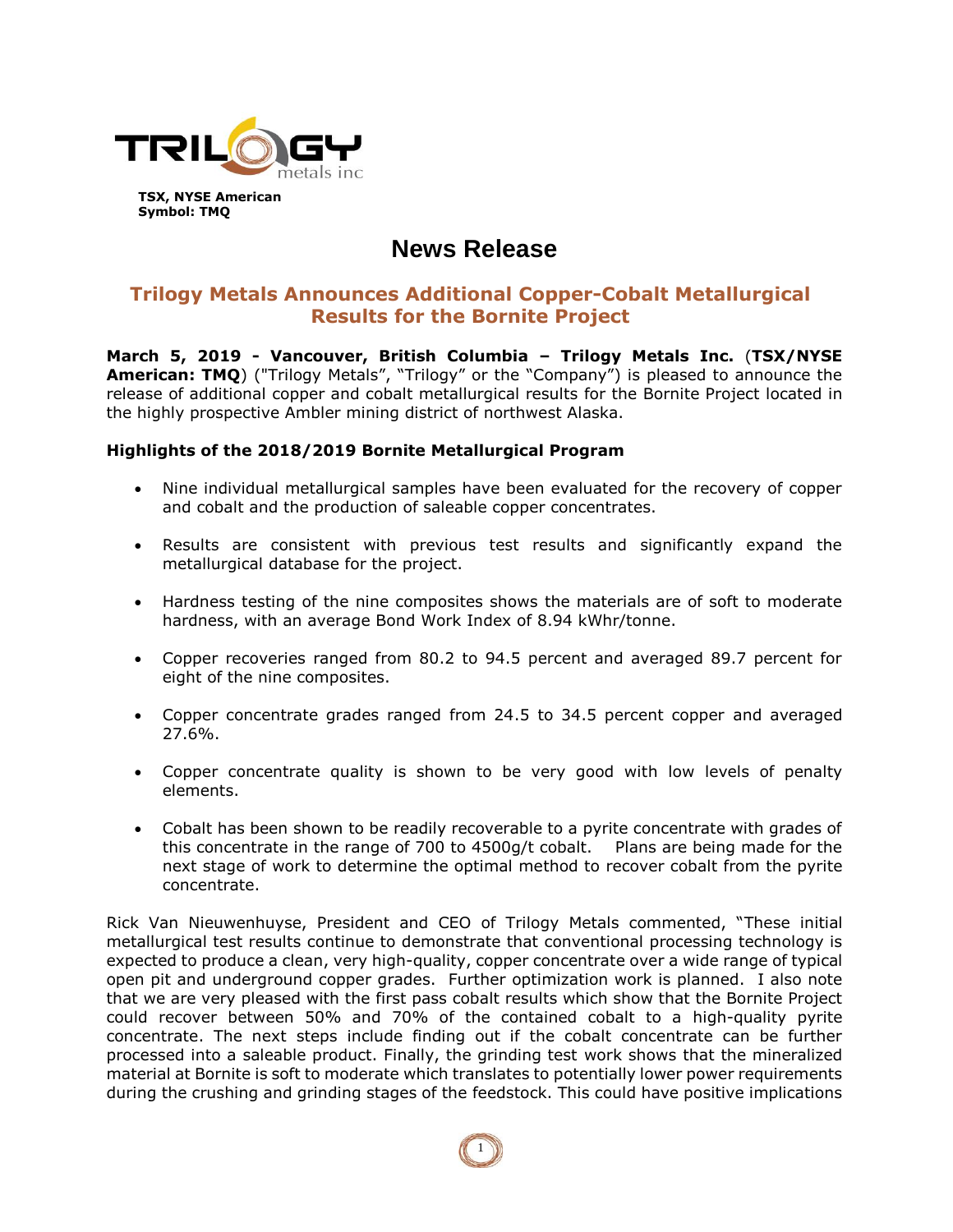for the operating costs at Bornite."

Nine metallurgical composite samples were prepared by Trilogy Metals from materials obtained from drilling at the Bornite Project during 2017 and 2018. Each of these test samples were approximately 60 to 120 kilograms in mass and represented approximately 30 to 100 meters of drill core. Test samples characteristics are summarized in **Table 1**. Composite samples 1 to 6 were obtained from a zone deemed to be within an open-pit resource, while the composite sample from 7 to 9 were from a higher-grade underground resource.

| <b>Test Sample</b>     | <b>Drill Hole</b> | $Intercept(s)$ (m) | Cu (%) | Co (g/t) | $S(\%)$ |
|------------------------|-------------------|--------------------|--------|----------|---------|
| Open Pit Samples       |                   |                    |        |          |         |
| Composite 1            | RC12-0211         | 308-365            | 1.60   | 531      | 5.56    |
| Composite 2            | RC11-0186         | 12-47              | 1.02   | 290      | 10.4    |
| Composite 3            | RC13-0229         | $51 - 81$          | 1.06   | 183      | 8.12    |
| Composite 4            | RC13-0218         | 282-287, 314-337   | 2.20   | 741      | 5.2     |
| Composite 5            | RC11-0182         | 165-247, 267-290   | 1.87   | 408      | 4.06    |
| Composite 6            | RC11-0186         | 145-253            | 0.82   | 170      | 4.35    |
| Underground<br>Samples |                   |                    |        |          |         |
| Composite 7            | RC13-0224         | 480-488, 630-722   | 2.06   | 306      | 7.5     |
| Composite 8            | RC12-0214         | 498-525, 543-565   | 3.12   | 651      | 6.76    |
| Composite 9            | RC12-0216         | 671-726            | 4.49   | 311      | 6.8     |

**Table 1. Composite Metallurgical Samples from the Bornite Project**

Test work has been completed under contract at ALS Metallurgy of Kamloops, B.C., during the time period November 2018 to January 2019. ALS Metallurgy is a ISO 9001 certified laboratory facility. Test work at ALS Metallurgy conformed to standard testing procedures including standard grinding characterization test work, flotation process simulation test work, including locked cycle tests and assaying of all metallurgical products by certified assayers. Consistently observed results, when comparing mineralogical analysis, direct assaying of feed samples and detailed metallurgical accounting verify metal distributions reported and the results contained herein.

Each of the nine composite samples were subjected to Bond Work Index determinations. The average Bond Work index value is 8.94kWhr/tonne, which indicates the materials are soft to moderate in terms of grindability. Bond Work Index values were shown to be within a tight range, with the maximum value of 10.3kWhr/tonne and a minimum value of 7.8kWhr/tonne observed in the data set. This data is consistent with previously obtained grindability data in other test work programs for the Bornite Project.

Mineralogical analysis of each of the nine composites was completed, indicating that a majority of the copper mineralization occurred as chalcopyrite, with minor amounts of bornite and variable pyrite levels within the test samples. Composite 2 was shown to contain a significant amount of oxide copper minerals, likely from surface weathering, as this composite is a near surface intercept. Mineralogical analysis also showed liberation at a target primary grind size of approximately 100 microns which should be suitable to support the copper recovery process.

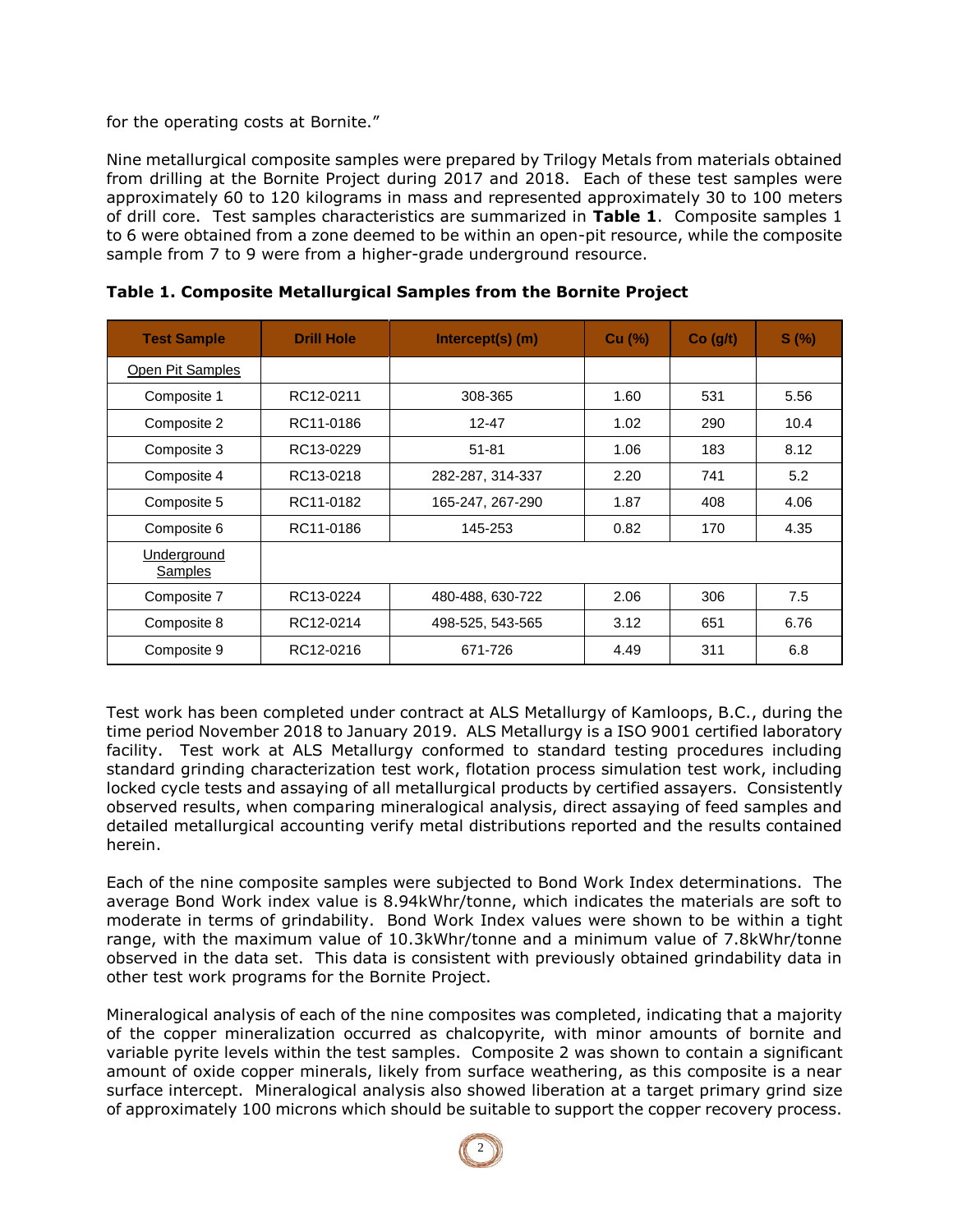Cobalt values in the Bornite Project materials are shown to be intimately associated with cobaltiferous pyrite.

The flowsheet used for the recovery of copper in this test work program is consistent with previous test work (For more information on the previous metallurgical work at Bornite please see the press release dated January 10, 2018 at www.trilogymetals.com) on the project and the Bornite Project database is consistent in terms of the metallurgical process requirements under which all samples have been tested. Primary grind requirements are in the range of 90- 120 microns and re-grind requirements for copper upgrading is in the range of 20-30 microns. In order to produce a cobalt-rich concentrate a pyrite flotation stage was added to recover pyrite from the copper flotation tailings and the pyrite concentrate was subsequently cleaned to produce a pyrite cleaner concentrate. The flowsheet used in the test work program, including both the copper and cobalt flotation stages is shown in **Figure 1**. The Bornite Project metallurgical flowsheet is shown in **Figure 2**.

Flotation test results were based on locked cycle testing which simulates the performance of a copper recovery process and best represents the expected metallurgical performance of the test materials. Metallurgical performance for each of the nine composites is shown in **Table 2** and the location of the drill holes from which the metallurgical samples were derived from is shown in **Table 3**.

| <b>Sample No.</b>          | <b>Cu Concentrate</b><br>Grade (Cu %) | <b>Cu Recoveries</b><br>$(\% )$ | <b>Co Concentrate</b><br>Grade (g/t) | <b>Co Recoveries</b><br>$(\% )$ |
|----------------------------|---------------------------------------|---------------------------------|--------------------------------------|---------------------------------|
| Open Pit Samples           |                                       |                                 |                                      |                                 |
| Composite 1                | 25.8                                  | 88.6                            | 3,249                                | 71.1                            |
| Composite 2*               | $16.7*$                               | 75.6                            | 995                                  | 65.8                            |
| Composite 3                | 25.0                                  | 87.8                            | 698                                  | 59.8                            |
| Composite 4                | 27.2                                  | 88.3                            | 4,470                                | 59.7                            |
| Composite 5                | 29.8                                  | 89.3                            | 2,743                                | 49.2                            |
| Composite 6                | 26.4                                  | 80.5                            | 990                                  | 51.7                            |
| <b>Underground Samples</b> |                                       |                                 |                                      |                                 |
| Composite 7                | 24.0                                  | 94.1<br>1286                    |                                      | 49.3                            |
| Composite 8                | 34.2                                  | 94.7                            | 1426                                 | 34.1                            |
| Composite 9                | 28.5                                  | 94.1                            | 4157                                 | 59.0                            |

#### **Table 2. Summary of Metallurgical Test Results**

\*Note: Composite 2 is shown to be a surface-weathered sample, containing significant copper oxide products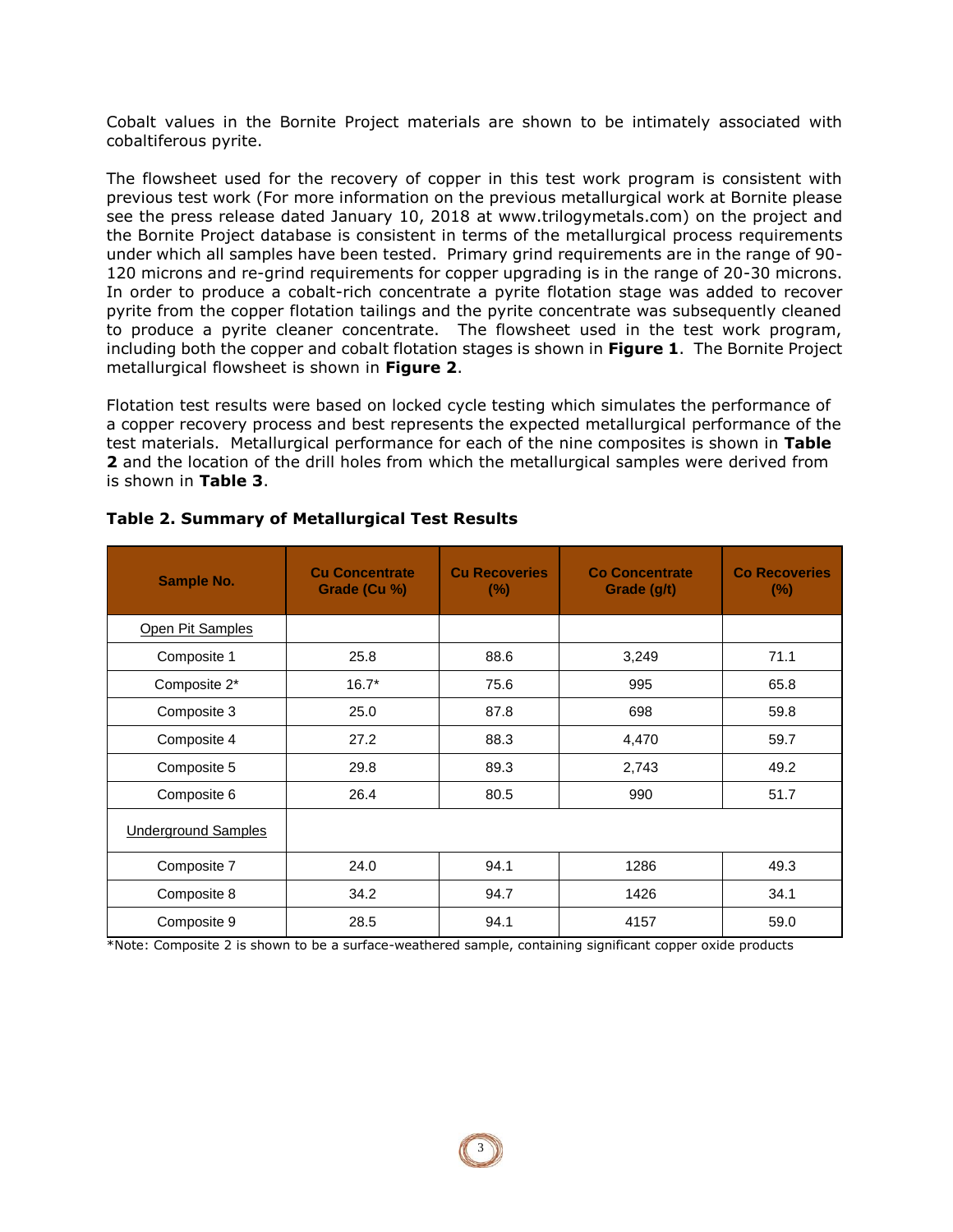

l 4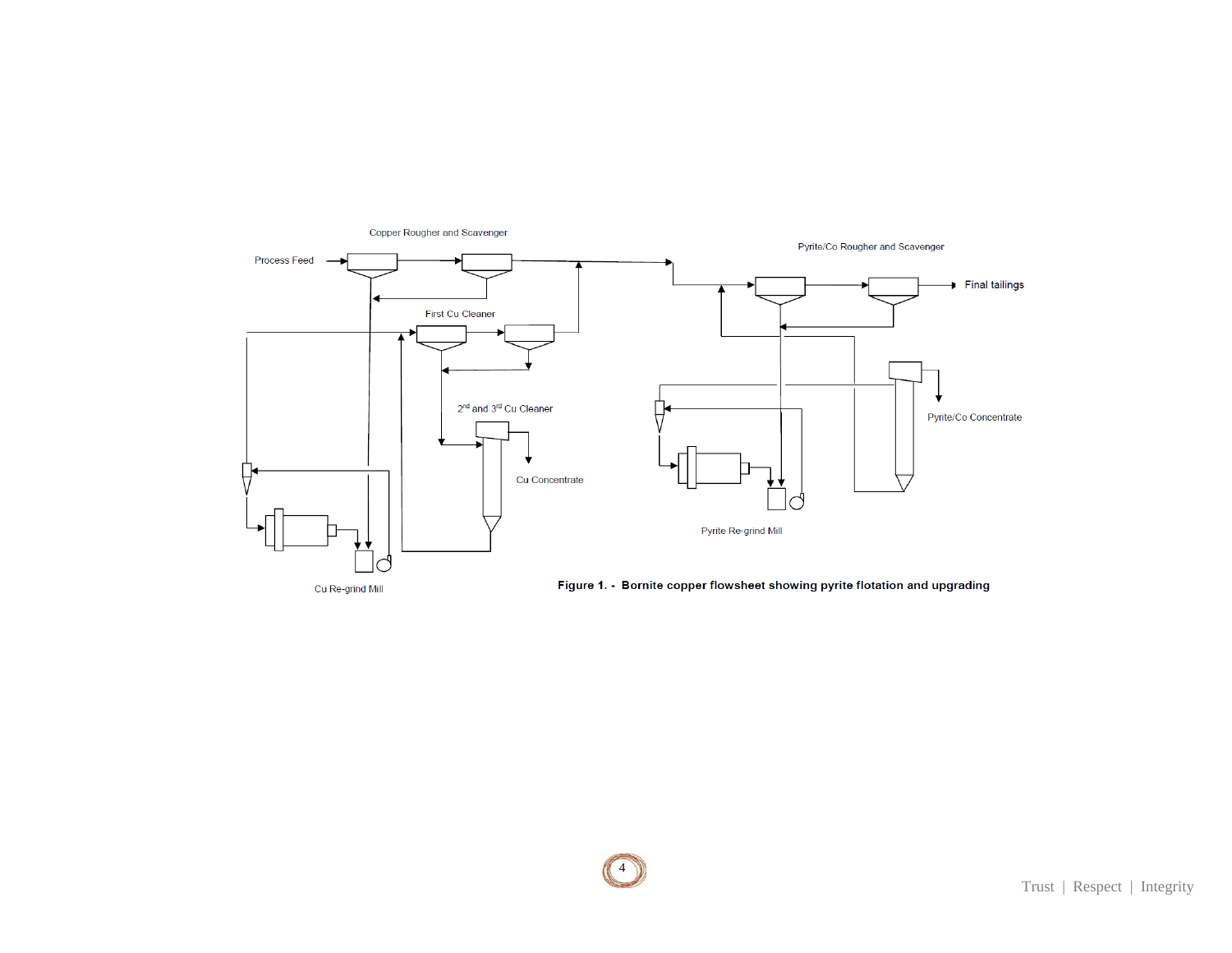| <b>Drill Hole</b> | Length (m) | <b>UTM Grid</b> | East (m) | North (m) | Elevation (m) | <b>Azimuth</b> | <b>Dip</b> |
|-------------------|------------|-----------------|----------|-----------|---------------|----------------|------------|
| RC11-0182         | 454.0      | NAD83 04N       | 589565   | 7440228   | 228.3         | 277            | $-62$      |
| RC11-0186         | 474.8      | NAD83 04N       | 589113   | 7439746   | 260.4         | 86             | -60        |
| RC12-0211         | 696.5      | NAD83 04N       | 590463   | 7440392   | 265.5         | 325            | -80        |
| RC12-0214         | 742.5      | NAD83 04N       | 590122   | 7439957   | 281.5         |                | $-90$      |
| RC12-0216         | 801.5      | NAD83 04N       | 590585   | 7440462   | 291.5         |                | $-90$      |
| RC13-0218         | 365.8      | NAD83 04N       | 589251   | 7439968   | 216.6         | 78             | $-73$      |
| RC13-0224         | 880.4      | NAD83 04N       | 589966   | 7440766   | 237.2         |                | -90        |
| RC13-0229         | 164.6      | NAD83 04N       | 589086   | 7439418   | 279.0         |                | $-90$      |

### **Table 3. Drill Hole Information for Metallurgical Test Work**

Concentrates from the locked cycle testing were analyzed for minor elements and average values for key minor elements are summarized in **Table 4** below.

**Table 4. Summary of Copper Concentrate Quality**

|                                                | <b>Cu</b> (%) | As $(\%)$ | $Sb$ (%) | $Zn$ (%) | Hg(g/t) | Cd(gh) |
|------------------------------------------------|---------------|-----------|----------|----------|---------|--------|
| <b>Bornite</b><br>Cu<br>Average<br>Concentrate | 27.6          | 0.07      | 0.03     | 1.4      | 9.0     | 54.0   |

# **Qualified Persons**

The scientific and technical information in this news release has been prepared in accordance with Canadian regulatory requirements set out in National Instrument 43-101 Standards of Disclosure for Mineral Projects of the Canadian Securities Administrators ("NI 43-101") and supervised, reviewed and verified by Jeffrey B. Austin, P.Eng., President, of International Metallurgical and Environmental Inc., a "Qualified Person" as defined in National Instrument 43-101 and the person who oversees metallurgical developments for Trilogy Metals. Mr. Austin is independent of Trilogy Metals Inc, and has been involved in the planning, observation and reporting all test work.

# **About Trilogy Metals**

Trilogy Metals Inc. is a metals exploration and development company focused on exploring and developing the Ambler mining district located in northwestern Alaska. It is one of the richest and most-prospective known copper-dominant districts located in one of the safest geopolitical jurisdictions in the world. It hosts world-class polymetallic volcanogenic massive sulphide ("VMS") deposits that contain copper, zinc, lead, gold and silver, and carbonate replacement deposits which have been found to host high-grade copper and cobalt mineralization. Exploration efforts have been focused on two deposits in the Ambler mining district - the Arctic VMS deposit and the Bornite carbonate replacement deposit. Both deposits are located within the Company's land package that spans approximately 143,000 hectares. The Company has an agreement with NANA Regional Corporation, Inc., a Regional Alaska Native Corporation that provides a framework for the exploration and potential development of the Ambler mining district in cooperation with local communities. Our vision is to develop the Ambler mining district into a premier North American copper producer.

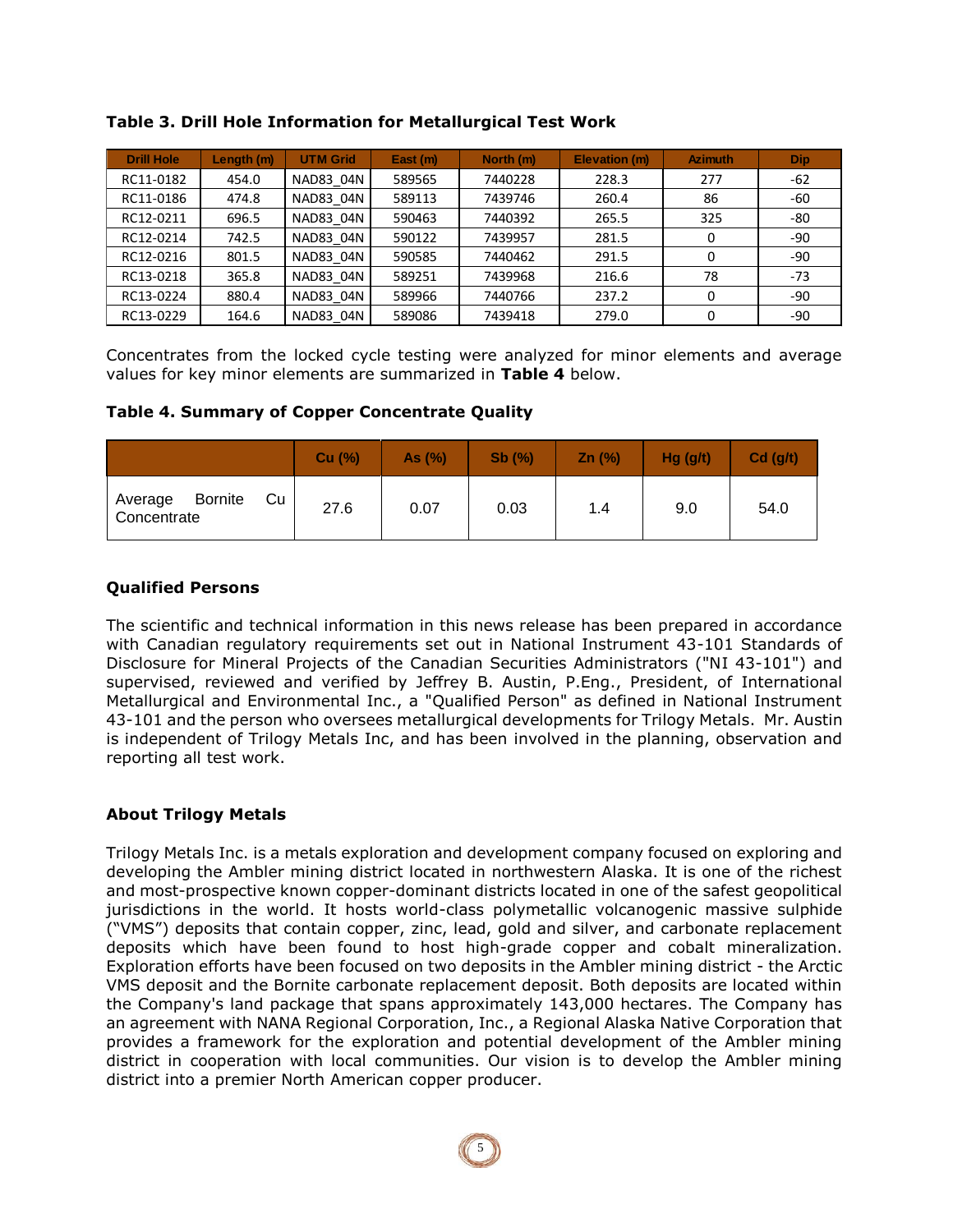#### **Company Contact**

Patrick Donnelly Vice President, Corporate Communications & Development patrick.donnelly@trilogymetals.com 604-630-3569

# **604-638-8088 or 1-855-638-8088**

**# # #**

#### *Cautionary Note Regarding Forward-Looking Statements*

*This press release includes certain "forward-looking information" and "forward-looking statements" (collectively "forward-looking statements") within the meaning of applicable Canadian and United States securities legislation including the United States Private Securities Litigation Reform Act of 1995. All statements, other than statements of historical fact, included herein, including, without limitation, the prospectivity of the Ambler mining district, the Company's plans for additional optimization work, the production results of conventional copper processing technology, recovery rates, the potential for lower power requirements and the associated impact on operating costs at the Bornite Project and the Company's expectations based on the results of metallurgical testing , are forward-looking statements. The metallurgical results from the drill holes discussed in this press release should not be considered representative of other drilling results for the 2019 drilling campaign. Forward-looking statements are frequently, but not always, identified by words such as "expects", "anticipates", "believes", "intends", "estimates", "potential", "possible", and similar expressions, or statements that events, conditions, or results "will", "may", "could", or "should" occur or be achieved. These forward-looking statements may include statements regarding perceived merit of properties; exploration plans and budgets; mineral reserves and resource estimates; work programs; capital expenditures; timelines; strategic plans; market prices for precious and base metals; or other statements that are not statements of fact. Forward-looking statements involve various risks and uncertainties. There can be no assurance that such statements will prove to be accurate, and actual results and future events could differ materially from those anticipated in such statements. Important factors that could cause actual results to differ materially from the Company's expectations include the uncertainties involving success of exploration, development and mining activities, permitting timelines, requirements for additional capital, government regulation of mining operations, environmental risks, unanticipated reclamation expenses; mineral reserve and resource estimates and the assumptions upon which they are based; assumptions and discount rates being appropriately applied to the pre-feasibility study; our assumptions with respect to the likelihood and timing of the Ambler Mining District Industrial Access Project ("AMDIAP"); capital estimates; prices for energy inputs, labour, materials, supplies and services the interpretation of drill results, the need for additional financing to explore and develop properties and availability of financing in the debt and capital markets; uncertainties involved in the interpretation of drilling results and geological tests and the estimation of reserves and*  resources; the need for cooperation of government agencies and native groups in the development and operation of *properties as well as the construction of the access road; the need to obtain permits and governmental approvals; risks of construction and mining projects such as accidents, equipment breakdowns, bad weather, non-compliance with environmental and permit requirements, unanticipated variation in geological structures, metal grades or recovery rates; unexpected cost increases, which could include significant increases in estimated capital and operating costs; fluctuations in metal prices and currency exchange rates; and other risks and uncertainties disclosed in the Company's Annual Report on Form 10-K for the year ended November 30, 2018 filed with Canadian securities regulatory authorities and with the United States Securities and Exchange Commission and in other Company reports and documents filed with applicable securities regulatory authorities from time to time. The Company's forward-looking statements reflect the beliefs, opinions and projections on the date the statements are made. The Company assumes no obligation to update the forward-looking statements or beliefs, opinions, projections, or other factors, should they change, except as required by law.*

#### *Cautionary Note to United States Investors*

*This press release has been prepared in accordance with the requirements of the securities laws in effect in Canada, which differ from the requirements of U.S. securities laws. Unless otherwise indicated, all resource and reserve estimates included in this press release have been prepared in accordance with Canadian National Instrument 43-101* 

 $(6)$